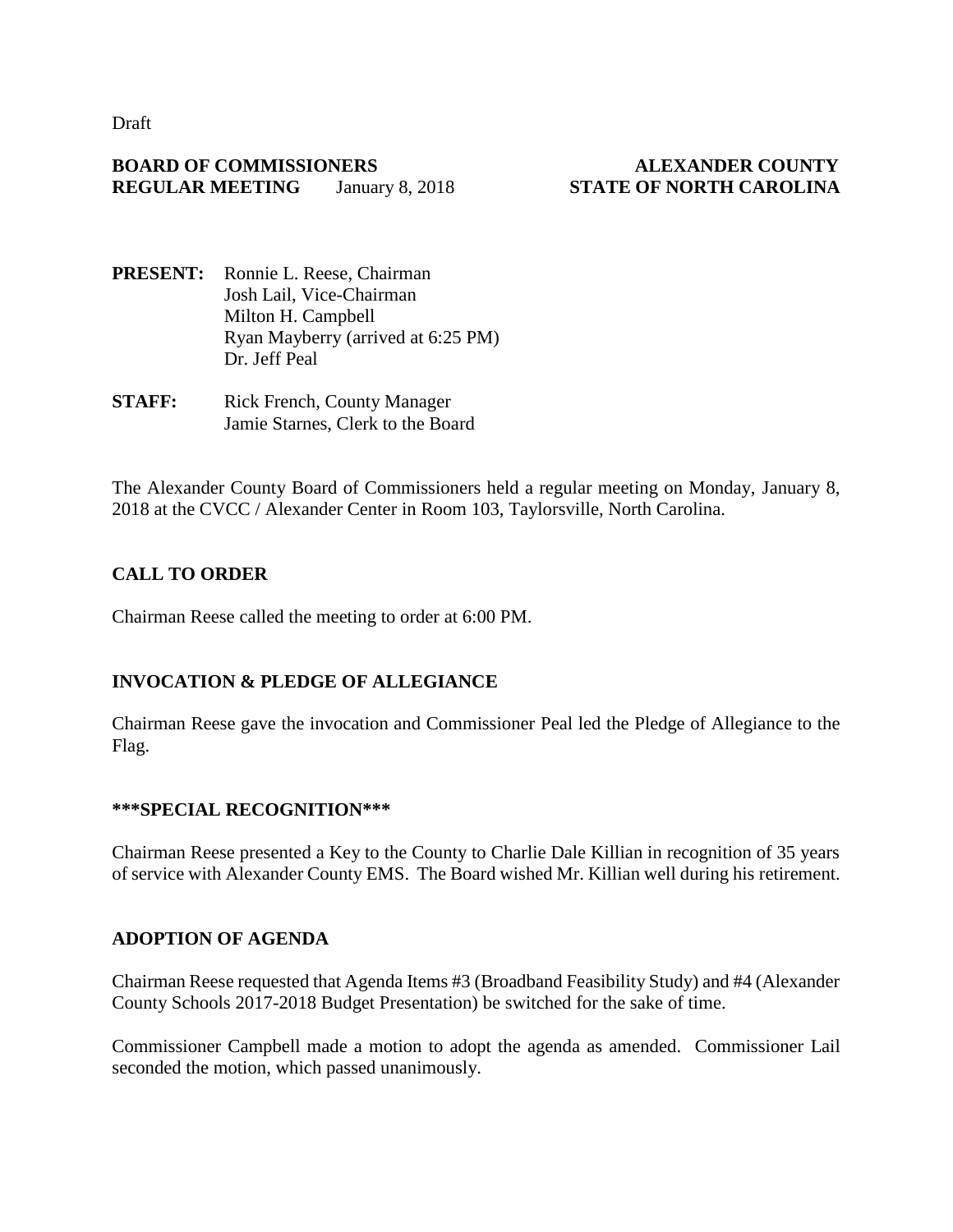## **PUBLIC COMMENT**

Glenn Mays, Friends of the Library President, announced that several local merchants were offering discounts to Friends of the Library members. The list includes Mays Meats, McLindon's Restaurant, Cline's Florist, Short Cuts, Adams Funeral Home, Town and Country Drugs, and Peoples Drug. In addition, Friends of the Library members are given early shopping privileges at the Annual Book Sale. He urged the public to consider joining the Friends who work hard to support programs that promote literacy.

# **PUBLIC HEARING – CONDITIONAL USE PERMIT 17-1 – KIZIAH**

Jamie Starnes, Clerk to the Board, gave an oath of sworn testimony to all individuals wishing to speak during the conditional use hearing.

Jon Pilkenton, Director of Planning & Development, presented Conditional Use Permit 17-1 submitted by Greg Kiziah (dba Ashley Brooke Property Group, LLC) who requested conditional use approval for a group multi-family development on property located on Highway 127 North in Bethlehem currently owned by Lynn Carlton (under contract with applicant). The size of the property is 9 acres, zoned RA-20 and H-C, and the current land use is vacant. Zoning and land uses within 100 feet of the property is H-C to the north, south, and west along with R-20 to the east and west.

This use is allowed in the current zoning with conditional approval from the Board. The applicant has applied for the conditional use permit under Section 154.186 of the Alexander County Zoning Ordinance titled Multi-Family Residential Planned Developments and plans to construct a multifamily development of approximately 110-115 units, developed in phases with the first units being constructed on the southern portion of the property. The first building will consist of retail space on the lower level facing Highway 127 and the residential portion will be located on the upper two floors, accessed by the rear of the structure. This particular building will be located on approximately 1.5 acres zoned H-C.

Letters were sent by first class mail to adjoining property owners, a sign was posted on the property, and a notice was placed in *The Taylorsville Times* to announce the public hearing.

Mr. Pilkenton reported that the Planning & Zoning Commission met on December 7, 2017 to consider the conditional use permit where they voted to recommend approval with the following conditions:

- 1. The project be constructed using the materials shown on the sheet labeled "construction materials."
- 2. NCDOT approval of driveway access to NC Hwy 127.
- 3. Landscaping be installed along the street yard (facing Hwy 127) of the "mixed use" building.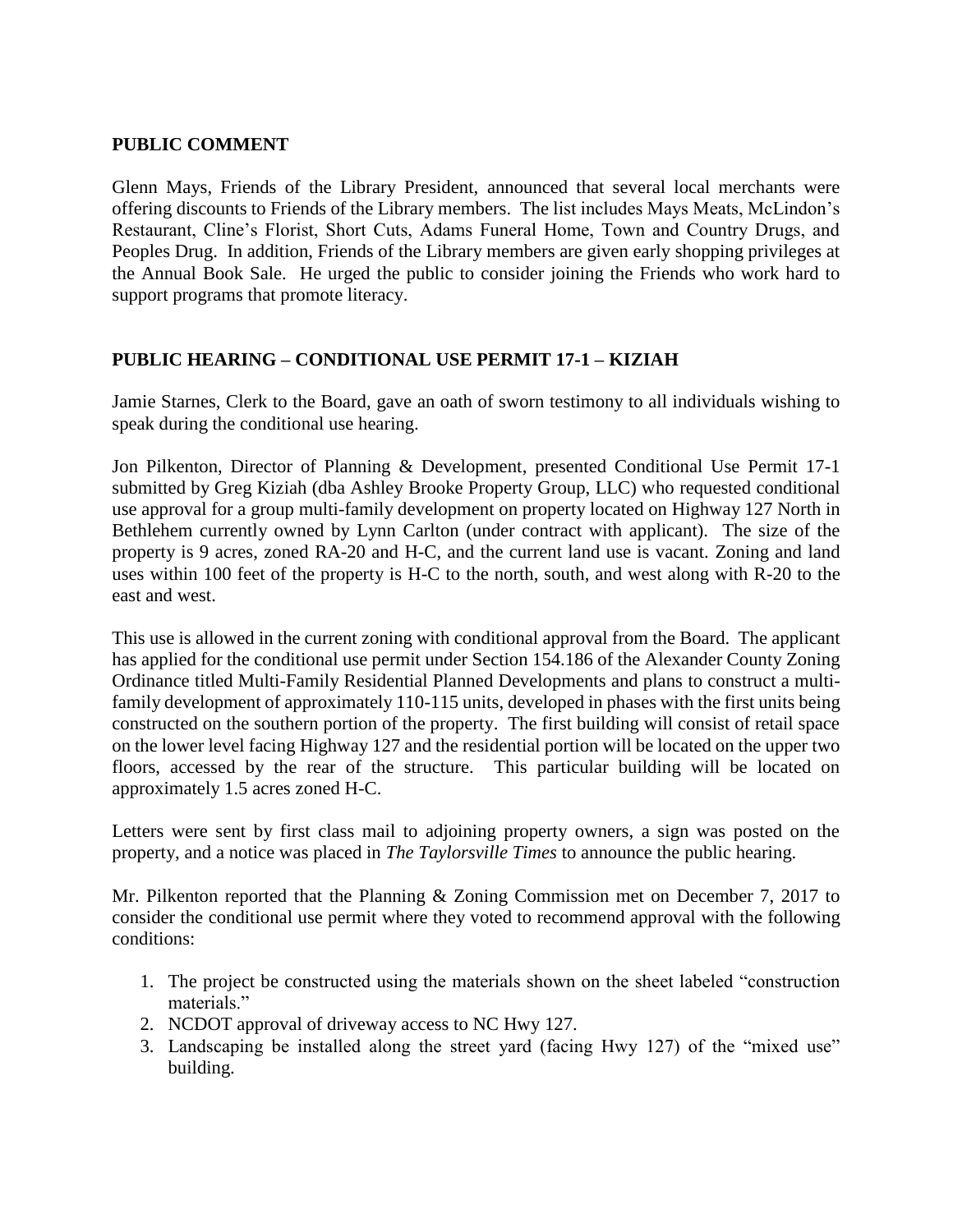- 4. The remainder of the project be developed in accordance with the submitted landscaping plan.
- 5. A sidewalk be constructed along NC Hwy 127 for the entire length of the property (consideration to be given for possible impacts due to plan widening of the road).

After a motion by Commissioner Lail, second by Commissioner Peal, and unanimous vote, Chairman Reese called the public hearing to order and requested any comments. There being none, Commissioner Campbell made a motion to close the public hearing. Commissioner Lail seconded the motion, which passed unanimously.

Commissioner Lail made a motion to approve Conditional Use Permit 17-1 with the following conditions.

- 1. The project be constructed using materials shown on the sheet labeled "construction materials."
- 2. NCDOT approval of driveway access to NC Highway 127.
- 3. Landscaping be installed along the street yard (facing Hwy 127) of the "mixed use" building.
- 4. The remainder of the project be developed in accordance with the submitted landscaping plan.
- 5. A sidewalk be constructed along NC Hwy 127 for the entire length of the property (consideration to be given for possible impacts due to plan widening of the road).

Commissioner Peal seconded the motion, which passed unanimously.

# **ALEXANDER COUNTY SCHOOLS 2017-2018 BUDGET PRESENTATION**

Harry Schrum, Board of Education Vice-Chairman, gave a slide show presentation that included the following information related to the 2017-2018 School System budget:

- Breakdown of 2017-2018 budget by fund \$30,783,154 in State Fund (State appropriation), \$7,326,284 in General Expense Fund (County appropriation and fines/forfeitures), \$2,977,706 in Federal Fund (Federal appropriation), \$828,570 in Capital Outlay Fund (most will be used for 1:1 initiative), \$3,250,000 in Child Nutrition Fund, \$261,804 in Child Care Fund, and \$2,674,935 in Local Fund (grants and flow through programs such as ROTC, Head Start, Medicaid reimbursements, activity bus funds, etc.) for a total of \$48,102,453.
- Expenses \$40,503,827 or 84% of the budget covers salaries and benefits. The remaining \$7,598,626 accounts for operating expenses (8% for supplies and materials, 7% for purchased services, 1% for capital outlay, and less than 1% for other).
- Fund Balance Totaled \$3,870,557 as of June 30, 2017 but the system plans to use \$1,170,012 during the 2017-2018 budget year leaving a balance of \$2,700,545 on June 30, 2018.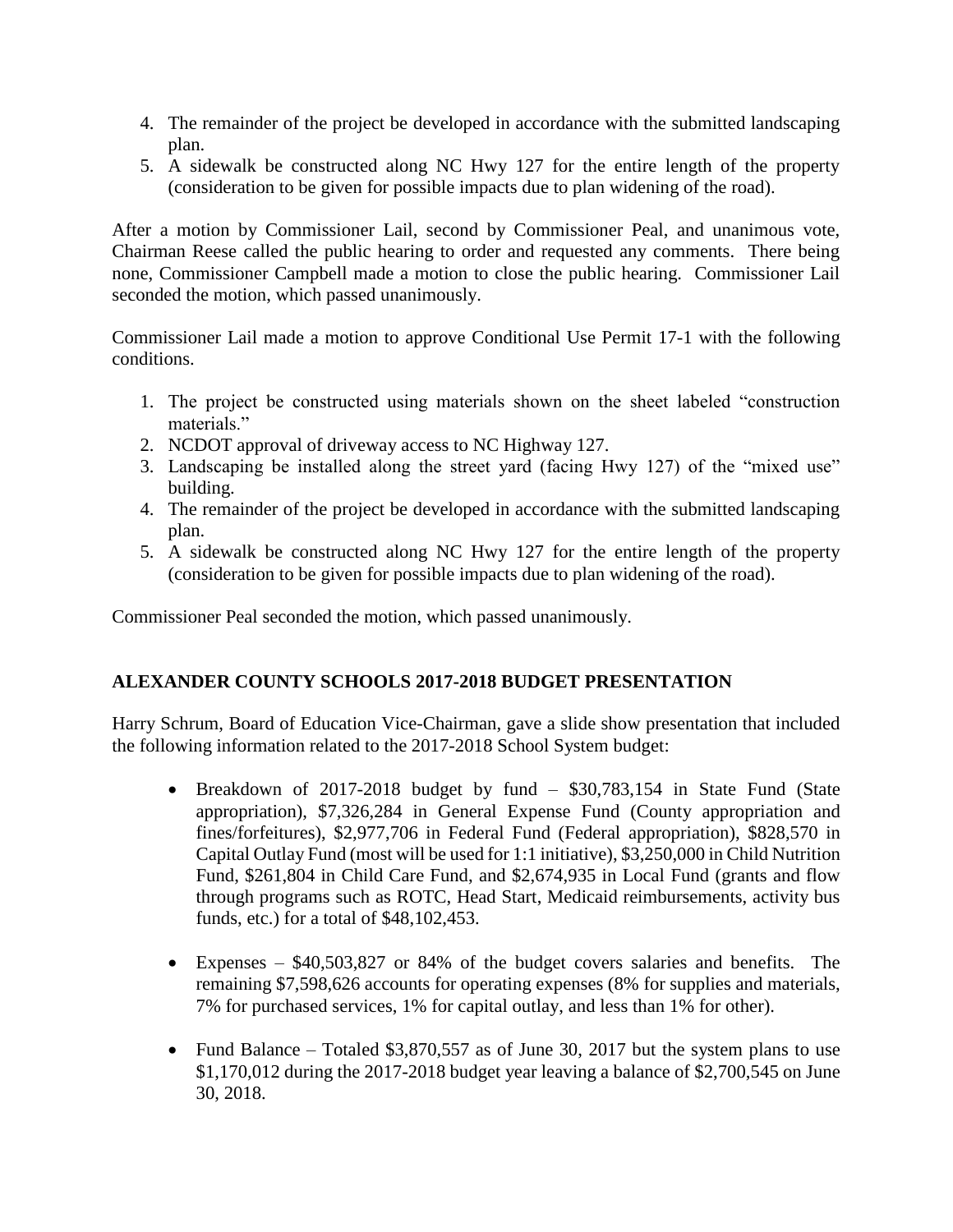- Impacts on Fund Balance  $$126,794$  for Title II, \$464,443 for textbooks, \$150,000 due to County's fulfillment of auditorium agreement, \$98,864 for retirement costs, \$115,672 for health insurance, \$110,650 for certified staff increases, and \$25,232 in cuts to the Central Office totaling \$1,091,655.
- The number of employees has decreased from 1,140 in 2010 to 948 in 2017, a decrease of 192 positions which has changed the student to staff ratio from 4.9 students per employee in 2010 to 5.3 in 2017.
- County appropriation to the School System \$4,900,000 in 2005-2006 to \$6,031,900 for 2017-2018.

Chairman Reese noted that a meeting had been scheduled for January 18th between County and School System representatives where this information would be discussed further.

# **BROADBAND FEASIBILITY STUDY**

Alan Fitzpatrick, CEO of Open Broadband, LLC, provided a summary report of the Alexander County Broadband Feasibility Study by slide show presentation as follows:

- Findings from the November 17, 2017 community workshop were that broadband was important for economic development, existing and new businesses (especially work from home businesses), and education (needed for homework).
- Key findings of the local broadband market assessment Spectrum provides broad coverage but there are gaps and complaints about consistent speeds and upload/download symmetry, there are significant middle mile networks but the corners of the county aren't reached, and copper providers such as AT&T and CenturyLink offer little broadband.
- Current county broadband capabilities two mountains provide view sheds into NE and SW portions of the county and there are several ridgeline, cell towers, and water tanks that could be leveraged for fixed-wireless internet, each provider has a reduced cost program for qualifying households, and existing fiber routes and vertical infrastructure offer opportunities to extend broadband into some portions of the un/underserved areas.
- Public-private partnership options HB129 prohibits municipalities from offering service directly to residents; therefore, a privately owned and operated network is the only viable option. The county can assist by leasing available fiber capacity, allowing access to County facilities such as water tanks at reduced rates, reducing barriers for private providers to utilize vertical assets, and making access to conduits and poles easier for new providers.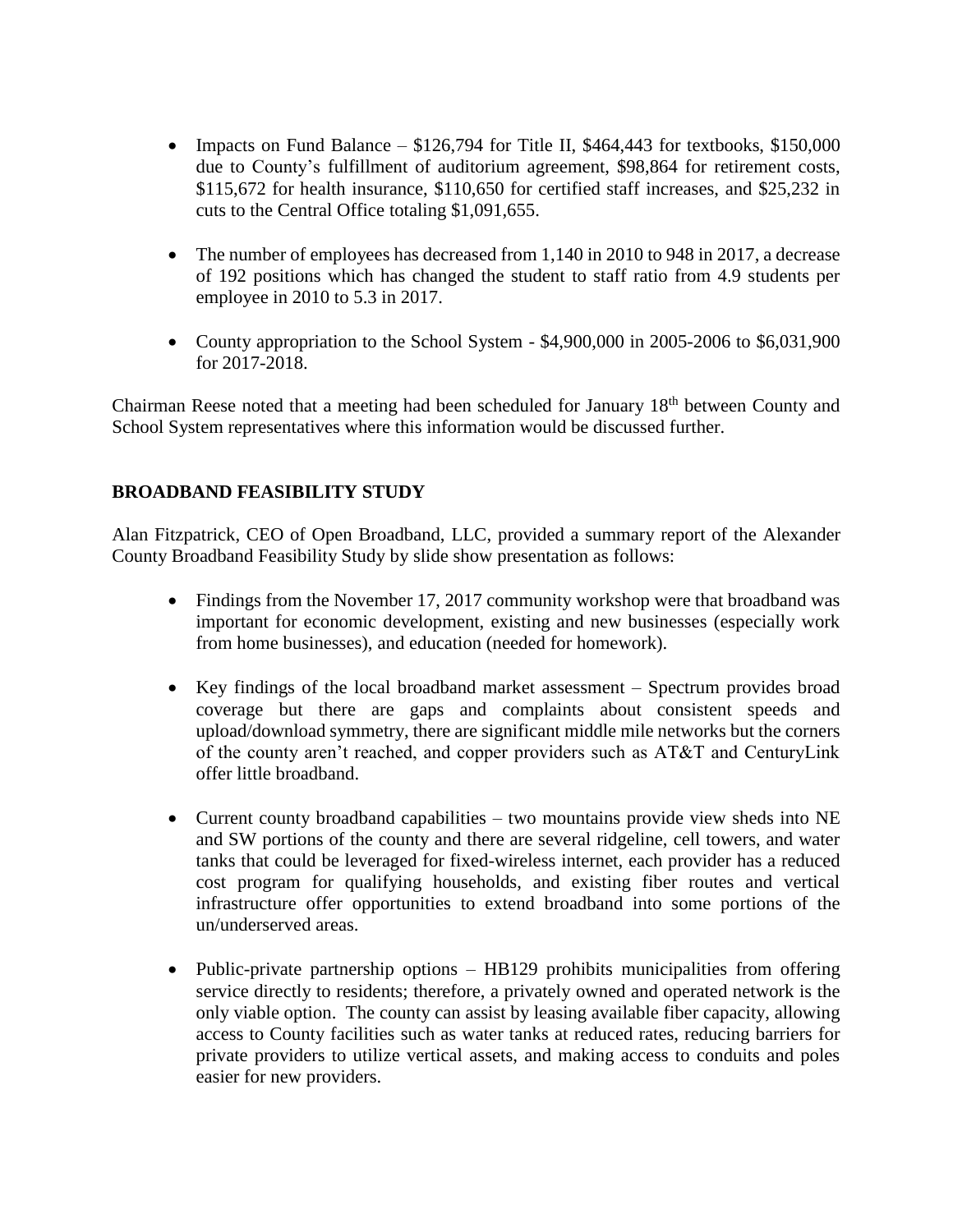- Four new ISP's (NC Wireless, Skyline/Skybest, RiverStreet Networks, and Open Broadband) came to the November 16, 2017 provider meeting. No incumbents were in attendance.
- Options for getting broadband speeds of at least 25 mb include fixed-wireless (service directly to the home) and fiber (passes all properties regardless of usage). Fixedwireless is an investment of approximately \$250 per user and up to \$10,000 per tower with a payback period of around one year. It is ideal for streaming, school work, telemedicine, and cloud applications and is much faster to deploy and less costly than fiber. Fiber costs between \$35,000 and \$65,000 per mile plus additional costs for connections to buildings with a 10-20 year payback period.
- Recommended broadband strategy includes 1) attract competitive ISP's by providing access to County-owned property such as radio towers, water tanks, poles, buildings, and any fiber assets, 2) seed the competitive effort by offering the County's internet contract to an ISP in return for covering gaps, making 100 mb+ speeds available where technically feasible, and offering 25 mb service for no more than \$30-\$40, 3) work with the State Broadband Office, State Legislature, and Golden Leaf to obtain grant funding for broadband infrastructure, 4) support entrepreneurship and small business with an innovation center or incubator space with high-speed internet, 5) fund a pilot program with a new ISP to deploy symmetric high-speed broadband in designated underserved areas, and 6) request incumbents to expand 25 mb coverage areas.

Kent Winrich, Open Broadband CTO, provided examples of equipment used to provide fixedwireless service.

# **PROCLAMATION IN SUPPORT OF MARSY'S LAW**

After reading the proclamation in support of HB 551 / SB 585 (Marsy's Law), Chairman Reese made a motion to approve the proclamation as read. Commissioner Mayberry seconded the motion, which passed unanimously.

# **SALES TAX & FINANCIAL REPORT**

Rick French, County Manager, reported that a total of \$1,500,785.25 has been collected in sales tax revenue through December 2017 (\$482,976.60 is new sales tax for economic development, public education, and community colleges). This amount is 32.94% of the \$4,556,000 budgeted with 33.33% of the budget year expired and an increase over last year of 5.49%.

# **BOARD APPOINTMENTS & REAPPOINTMENTS**

Rick French, County Manager, requested that Betty Long and Genny Masters be appointed to the Library Board of Trustees for 3 years.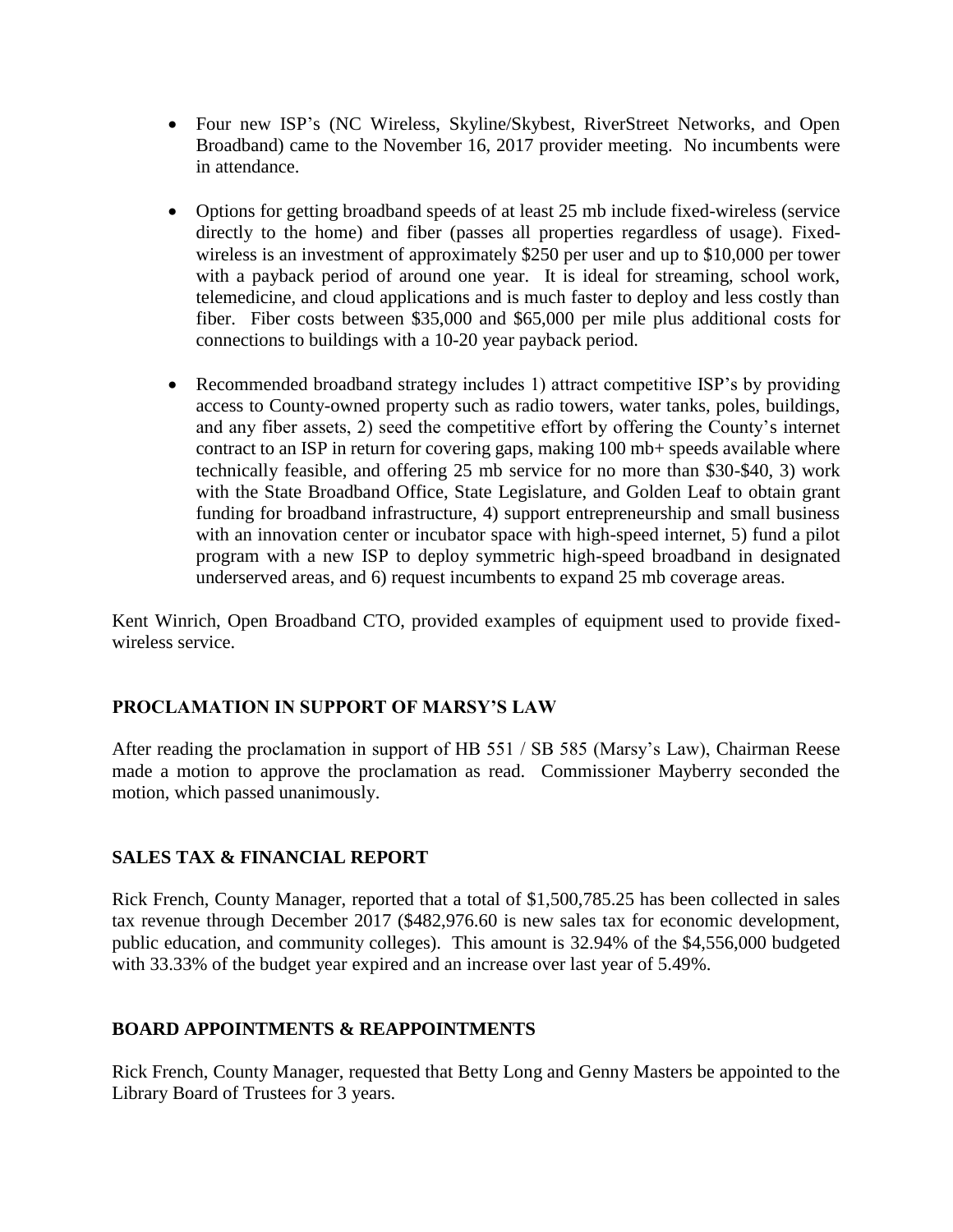Chairman Reese made a motion to approve the appointments to the Library Board of Trustees as requested. Commissioner Lail seconded the motion, which passed unanimously.

## **BUDGET ORDINANCE AMENDMENTS #30 & #31**

Rick French, County Manager, reviewed the purpose of Budget Amendments #30 & #31 as follows:

Budget Amendment #30 – To budget for the estimated expenses and revenues for the April 2018 RockyFest event at Rocky Face Park.

Budget Amendment #31 – To budget for the FY 2018 payment to Alexander County Schools to help cover the cost of the  $21<sup>st</sup>$  Century Program at Taylorsville Elementary for the 2017-2018 budget year.

Commissioner Peal made a motion to approve Budget Amendments #30 & #31. Commissioner Lail seconded the motion, which passed unanimously.

## **OTHER BUSINESS**

Rick French, County Manager, discussed the following issues during Other Business:

- A. A public meeting was held on January  $4<sup>th</sup>$  at the Bethlehem Branch Library to allow for review of the draft sewer plan for the Bethlehem area. Approximately 20 residents attended.
- B. The 2018-2019 budget process will begin on January  $24<sup>th</sup>$  with a Department Head Meeting scheduled for 2:00 PM.

### **CONSENT AGENDA**

- A. Minutes from the November 29, 2017 Work Session and December 4, 2017 Regular Meeting.
- B. Tax Release Requests (\$4,352.07) and Tax Refunds (\$11,138.68) for November 22 December 31, 2017.
- C. Application for I-CARE CSBG funding for Iredell and Alexander Counties for 2018-2019.
- D. Surplus 4 truck bed insert dog boxes.

Commissioner Campbell made a motion to approve the Consent Agenda. Commissioner Peal seconded the motion, which passed unanimously.